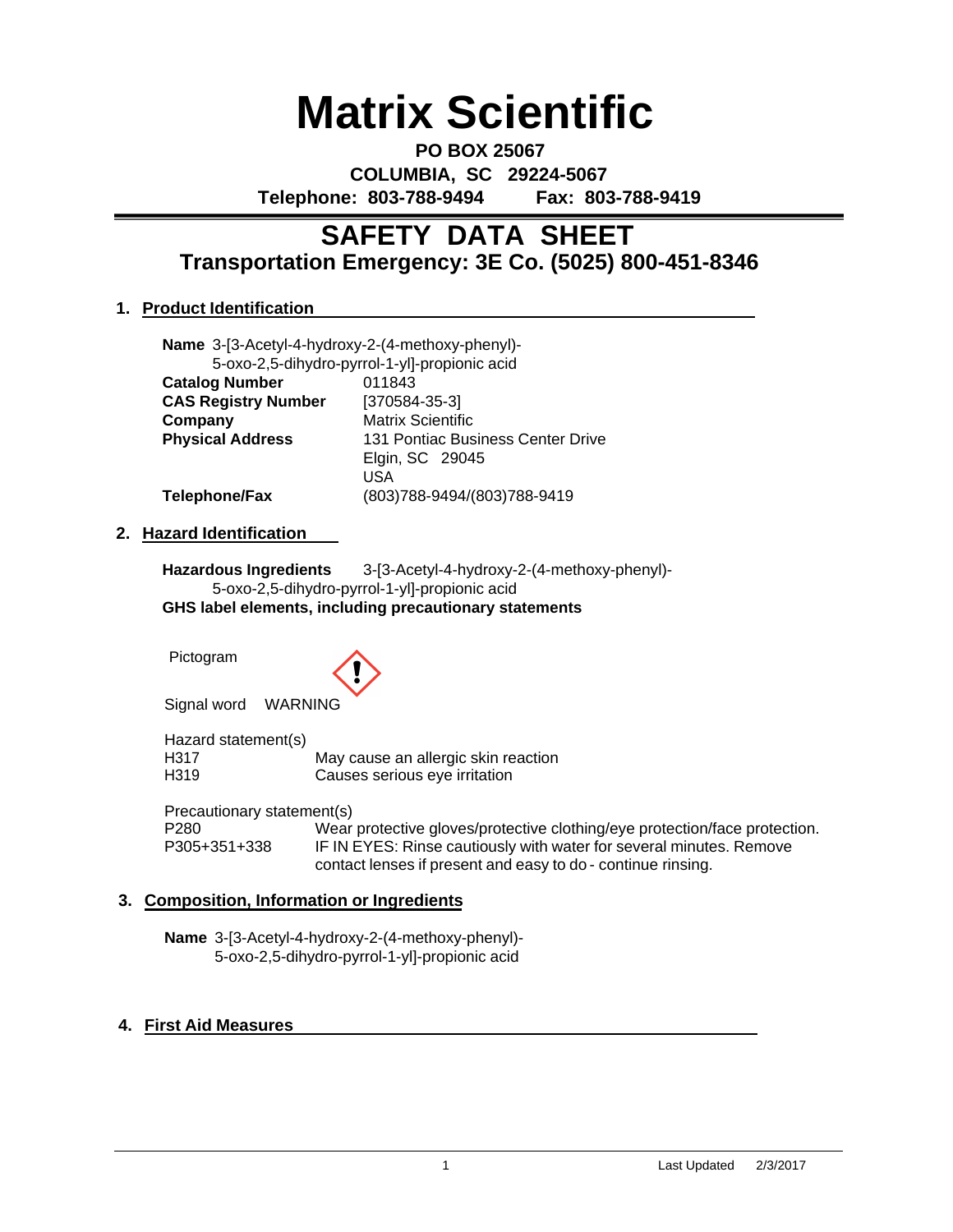| <b>Eye Contact:</b>  | Check for and remove any contact lenses. Immediately flush eyes with<br>clean, running water for at least 15 minutes while keeping eyes open. Cool<br>water may be used. Seek medical attention.                                                                                                                  |
|----------------------|-------------------------------------------------------------------------------------------------------------------------------------------------------------------------------------------------------------------------------------------------------------------------------------------------------------------|
| <b>Skin Contact:</b> | After contact with skin, wash with generous quantities of running water.<br>Gently and thoroughly wash affected area with running water and non-<br>abrasive soap. Cool water may be used. Cover the affected area with<br>emollient. Seek medical attention. Wash any contaminated clothing prior to<br>reusing. |
| Inhalation:          | Remove the victim from the source of exposure to fresh, uncontaminated<br>air. If victim's breathing is difficult, administer oxygen. Seek medical<br>attention.                                                                                                                                                  |
| Ingestion:           | Do NOT induce vomiting. Give water to victim to drink. Seek medical<br>attention.                                                                                                                                                                                                                                 |

### **5. Fire-Fighting Measures**

| <b>Extinguishing media:</b><br><b>Special fire fighting</b> | Carbon dioxide, dry chemical powder, alcohol or polymer foam.                                             |
|-------------------------------------------------------------|-----------------------------------------------------------------------------------------------------------|
| procedures:                                                 | Wear self-contained breathing apparatus and protective clothing to prevent<br>contact with skin and eyes. |
| Unusual fire and<br>explosion hazards/<br>decomposition of  |                                                                                                           |
| product:                                                    | Emits toxic fumes under fire conditions.                                                                  |

### **6. Accidental Release Measures**

Steps to be taken if material is spilled or otherwise released into the environment - Wear Appropriate respirator, impervious boots and heavy rubber (or otherwise impervious) gloves. Scoop up solid material or absorb liquid material and place into appropriate container. Ventilate area and wash affected spill area after pickup is complete. Wash skin immediately with plenty of water. Place solid or absorbed material into containers and close for disposal.

# **7. Handling and Storage**

Avoid prolonged exposure. Use caution when handling. Exposure to any chemical should be limited. Do not breath dust or vapor. Have safety shower and eye wash available. Do not get in eyes, on skin or on clothing. Keep container tightly closed. Store in a cool, dry, well-ventilated place. Ensure adequate ventilation during use. Use only in a chemical fume hood. To the best of our knowledge, the health hazards of this product have not been fully investigated. This product is provided solely for the purpose of research and development.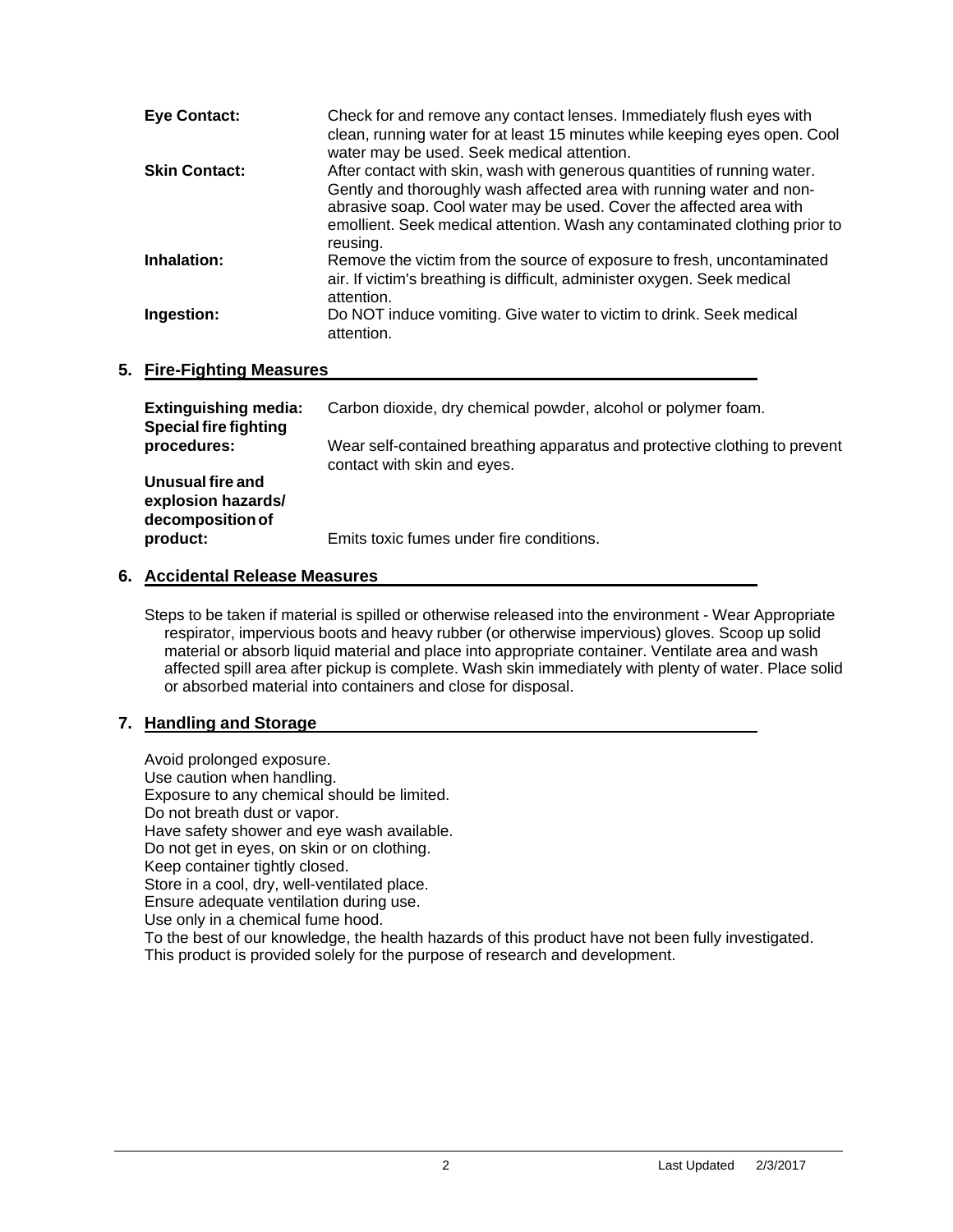# **8. Exposure Controls and Personal Protection**

Wear Protective safety goggles. Wear chemical-resistant gloves. Wear protective clothing and chemical resistant boots. Ensure ventilation during use. After contact with skin, wash immediately.

# **9. Physical and Chemical Properties**

**Molecular Formula:** C16H17NO6 **Molecular Weight:** 319.32

### **10. Stability and Reactivity**

| Incompatibilities: | Strong oxidizing agents              |  |
|--------------------|--------------------------------------|--|
|                    | Strong acids and bases               |  |
|                    | <b>Hazard Decomposition Products</b> |  |
| Carbon             | carbon monoxide                      |  |
|                    | carbon dioxide                       |  |
| <b>Nitrogen</b>    | oxides of nitrogen                   |  |

### **11. Toxicological Information**

#### **Acute effects:**

Irritant May be harmful by ingestion and inhalation. Material is irritating to mucous membranes and upper respiratory tract. To the best of our knowledge, the toxicological properties of this product have not been fully investigated or determined.

#### **12. Ecological Information**

| <b>Mobility:</b>             | Data not known    |
|------------------------------|-------------------|
| <b>Persistence and</b>       |                   |
| degradability:               | No data available |
| <b>Cumulative potential:</b> | No data available |
| Other adverse effects:       | No data available |

#### **13. Disposal Considerations**

Absent other actions demanded by federal or local regulations - Dissolve or mix the material with a combustible solvent and burn in a requlated, chemical incinerator equipped with after burner and scrubber.

Observe all federal, state and local laws.

#### **14. Transport Information**